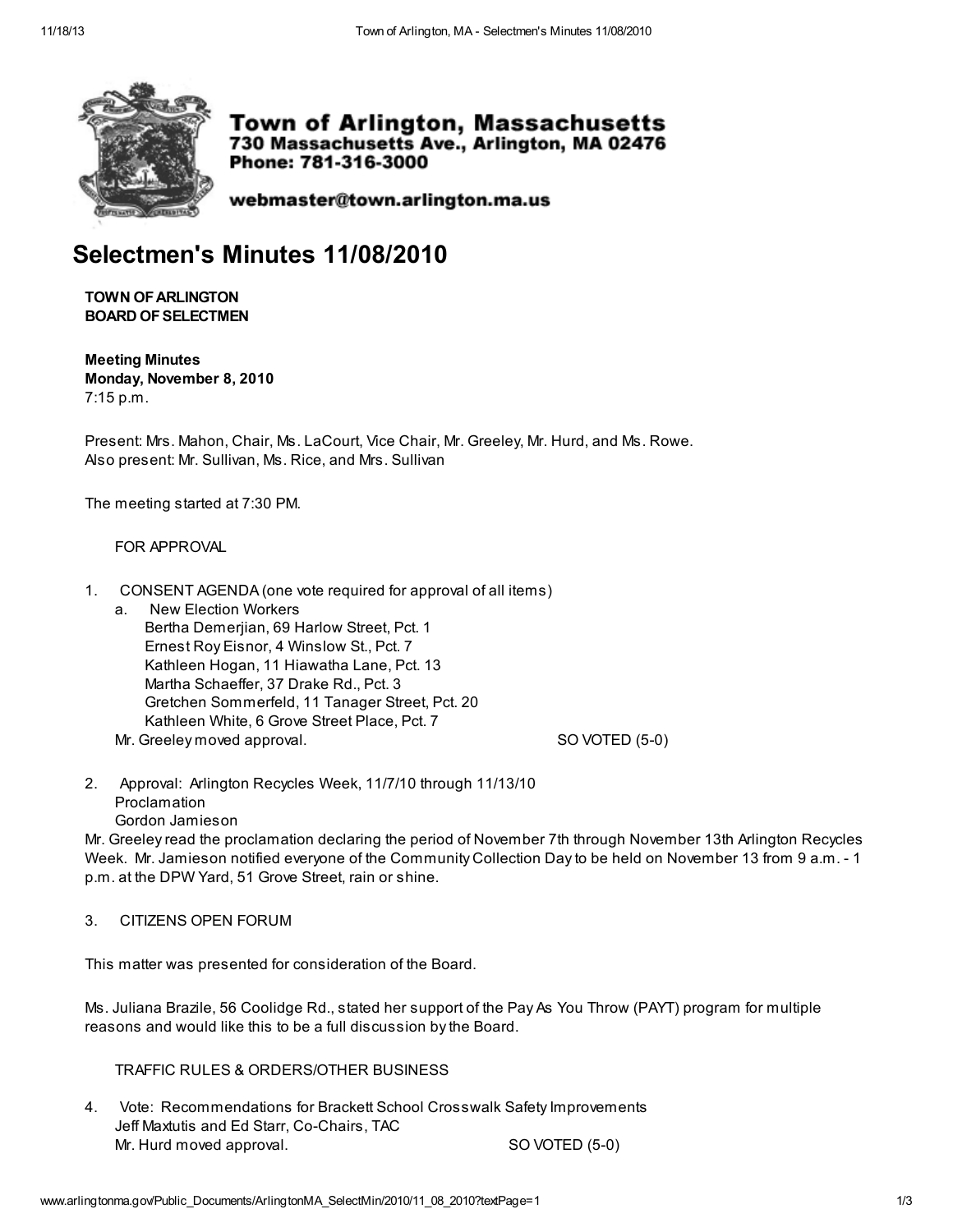Mr. Greeley left the meeting at this time.

5. For Approval: Execution of Lease for Crosby School Building (Dearborn Academy) Annie LaCourt, Selectman, Vice Chair Clarissa Rowe, Selectman (tabled from 10/04/10 meeting) Ms. Rowe moved approval to renew the lease as recommended by the Town Manager. SO VOTED (4-0)

There was discussion for a warrant article regarding the sale of the Crosby Building with possible right of first refusal for Dearborn Academy.

6. Vote: Stanton Foundation Grant Acceptance Leslie Mayer, Chair, Park and Recreation Commission Ms. Rowe

Ms. Mayer reported that the grant is a gift paying 90% of costs including 3-years of maintenance, along with a commitment from the A-Dog Group to fundraise to offset future costs. She stated that they are planning the fenced area for Thorndike Field and that off-leash privileges will be stopped.

Ms. Rowe moved approval to accept/approve the grant. SO VOTED (4-0)

The Selectmen discussed that there are still complaints and challenges with off-leash dogs at Robbins Farm Park. It was determined that a variety of solutions are needed such as: increasing enforcement, dog owners reminding other dog owners, and all complaints should be reported to Joe Connelly, Recreation Department Director. Ms. Mayer was requested to make a formal report in December to the Selectmen.

- 7. Review: School Deficit Audit Reports
	- This agenda item was taken out of order.

Mr. Sullivan stated that the Town and Schools had received the audit reports and multiple recommendations were advised.

Mr. Curro, School Committee Chair, spoke stating that the reports were to be discussed for the first time at the next night's School Committee Meeting. The School Committee budget sub-committee was in process of reviewing the audits and recommendations. Mr. Curro said a written response to each recommendation would be published prior to the Special Town Meeting. Mr. Curro reported that the School Committee's duty and objective is to stabilize the deficit and institute a solid process and procedures. The Selectmen expressed interest in discussing the audit report response by the School Committee.

Ms. Lewis, Comptroller, talked about the following reports that would be useful in managing the school finances for future fiscal years:

-monthly budget to actual

-thought process behind the numbers

-year-end projection of revenues and expenses

-salary numbers (including summer teachers' pay at year end)

-payroll encumbrances

-any new hires or changes in pay (funds available)

-monthly budget meetings with the School CFO

Ms. Lewis reported that Munis could produce necessary reports, but that the chart of accounts needs to be set up properly in order to get the reports.

Mr. Greeley moved receipt of reports. SO VOTED (5-0)

8. WARRANT ARTICLE HEARINGS

This agenda item was taken out of order.

Article 3 Contingent Transfer of Real Estate/Thompson School and North Union Street Playground (tabled from 10/25/10 meeting)

Several residents spoke at this hearing in favor of supporting the Thompson land swap as a viable option for the rebuild. A couple of the residents speaking felt it was too early to determine if it was the best option, but it should be at least offered as an option. Mr. Foskett, Capital Planning Chair, stated he firmly supports the rebuild of Thompson, but asked the Selectmen to vote against the land swap due to economic and other reasons. Mr. Thielman, School Committee, reported there would be multiple meetings for input from the public, Board of Selectmen, and committees. He outlined future dates for this project: